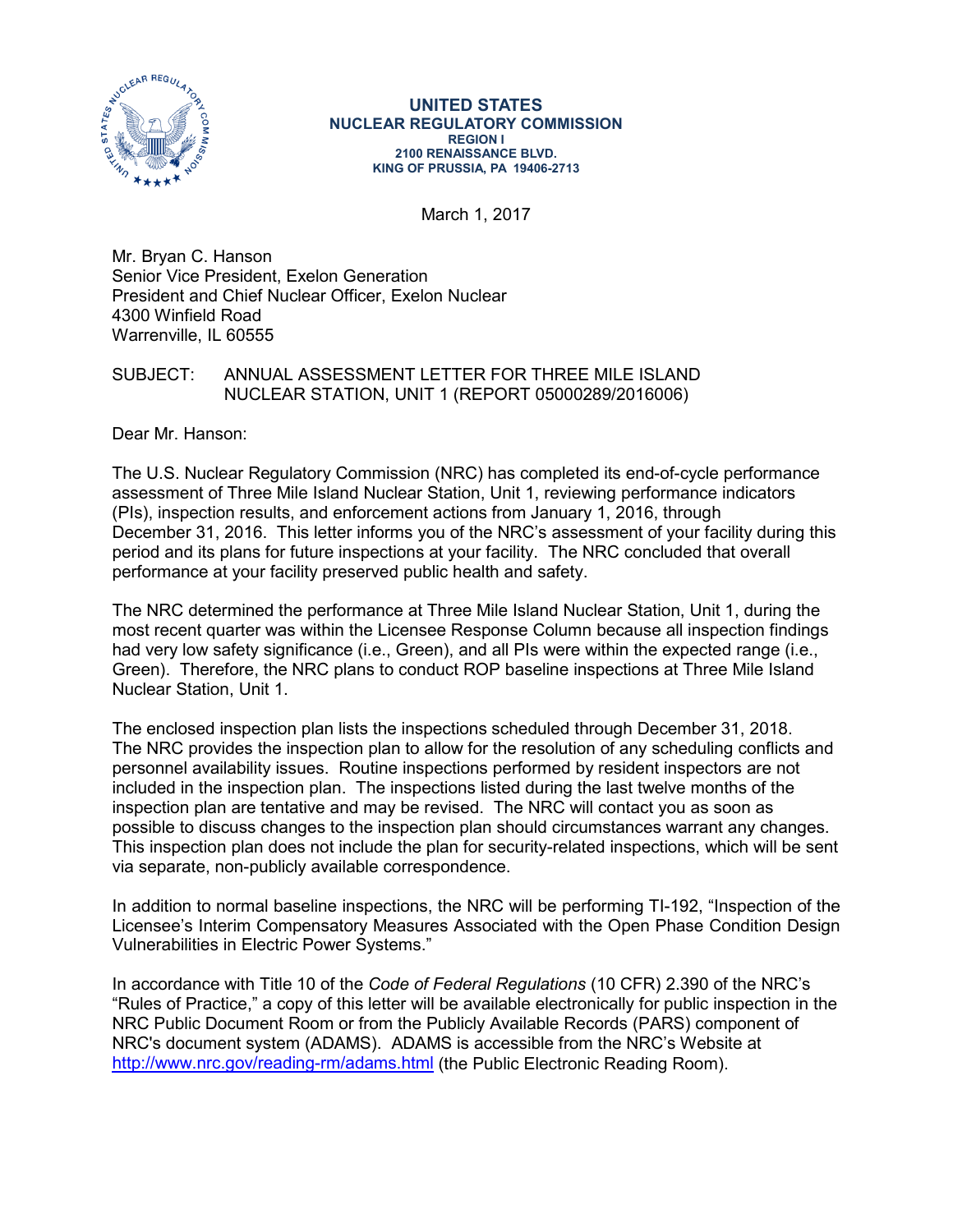B. Hanson **2 - 2 -**

Please contact me at (610) 337-5046 with any questions you have regarding this letter.

Sincerely,

**/RA/**

Silas R. Kennedy, Chief Projects Branch 6 Division of Reactor Projects

Docket Nos. 50-289 License Nos. DPR-50

Enclosure: Three Mile Island Nuclear Station Inspection/Activity Plan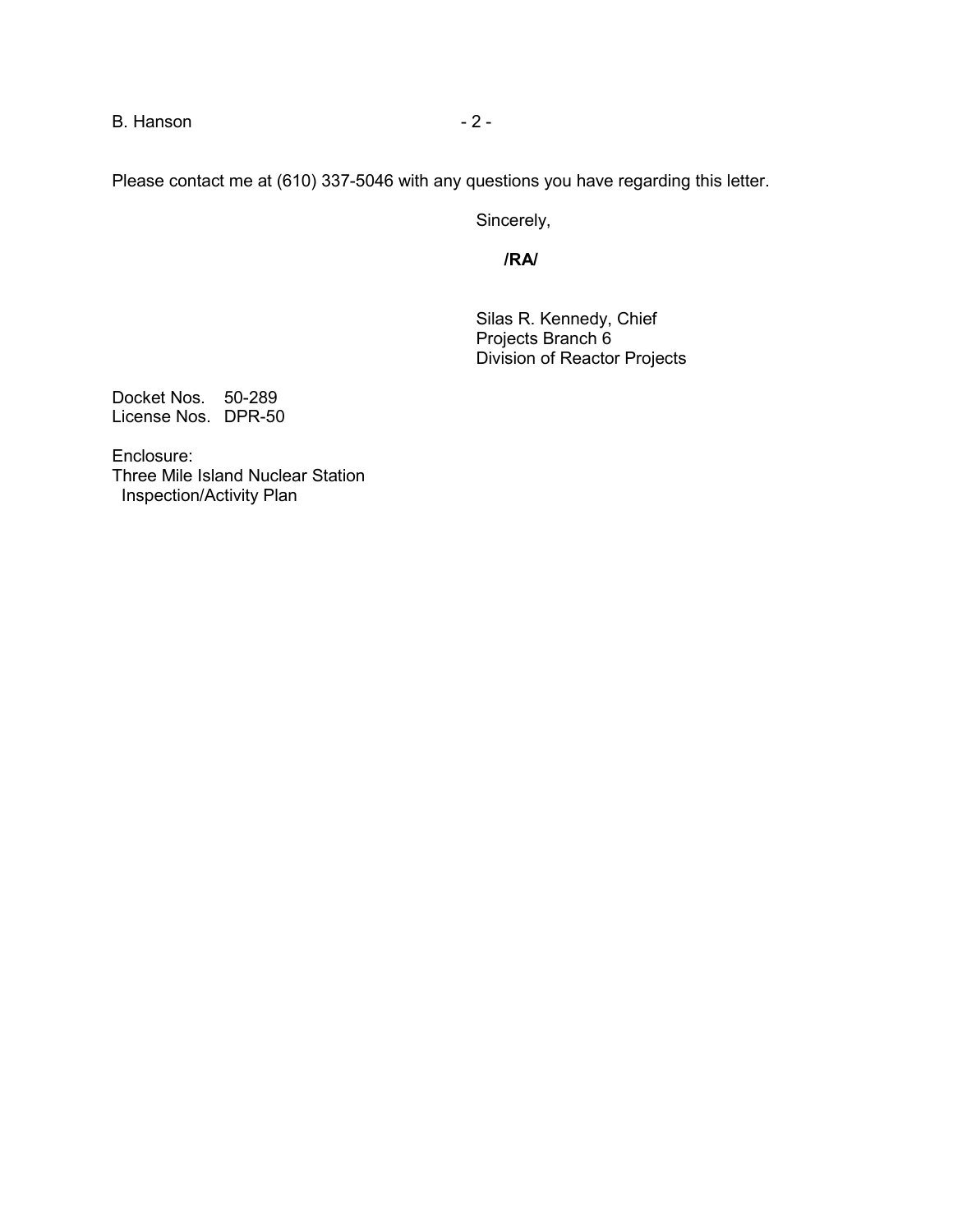SUBJECT: ANNUAL ASSESSMENT LETTER FOR THREE MILE ISLAND NUCLEAR STATION, UNIT 1 (REPORT 05000289/2016006) DATED MARCH 1, 2017

### DISTRIBUTION w/encl:

DDorman, RA DLew, DRA MScott, DRP DPelton, DRP RLorson, DRS JYerokun, DRS RMcKinley, DRS WCook, DRS MGray, DRS GDentel, DRS DJackson, DRS ROPassessment Resource

SKennedy, DRP SShaffer, DRP SElkhiamy, DRP MHenrion, DRP BLin, DRP, RI DWerkheiser, SRI ADiaz, DRP, AA JBowen, RI, OEDO RidsNrrPMThreeMile **IslandResource** 

RidsNrrDorlLpl1-2 **Resource** ROPReports Resource DRS Branch Chiefs (6) DTifft, RI, SLO JGreives, RI SLO DScrenci, RI, PAO NSheehan, RI, PAO [RidsNrrDirslpab Resource](mailto:RidsNrrDirslpab@nrc.gov) 

DOCUMENT NAME: G:\DRP\BRANCH6\ROP Assessment Folders\ROP 17\EOC\TMI\TMI ROP-17 Annual Assessment Letter.docx ADAMS ACCESSION NUMBER: ML17058A346

| <b>SUNSI</b><br>⊻<br>Review |             | $\overline{\mathsf{v}}$<br>Non-Sensitive<br>Sensitive |  |  | <b>Publicly Available</b><br>Non-Publicly Available |  |  |
|-----------------------------|-------------|-------------------------------------------------------|--|--|-----------------------------------------------------|--|--|
| <b>OFFICE</b>               | RI/DRP      | RI/DRP                                                |  |  |                                                     |  |  |
| <b>NAME</b>                 | MHenrion/MH | SKennedy/SK                                           |  |  |                                                     |  |  |
| <b>DATE</b>                 | 2/24/17     | 2/27/17                                               |  |  |                                                     |  |  |

OFFICIAL RECORD COPY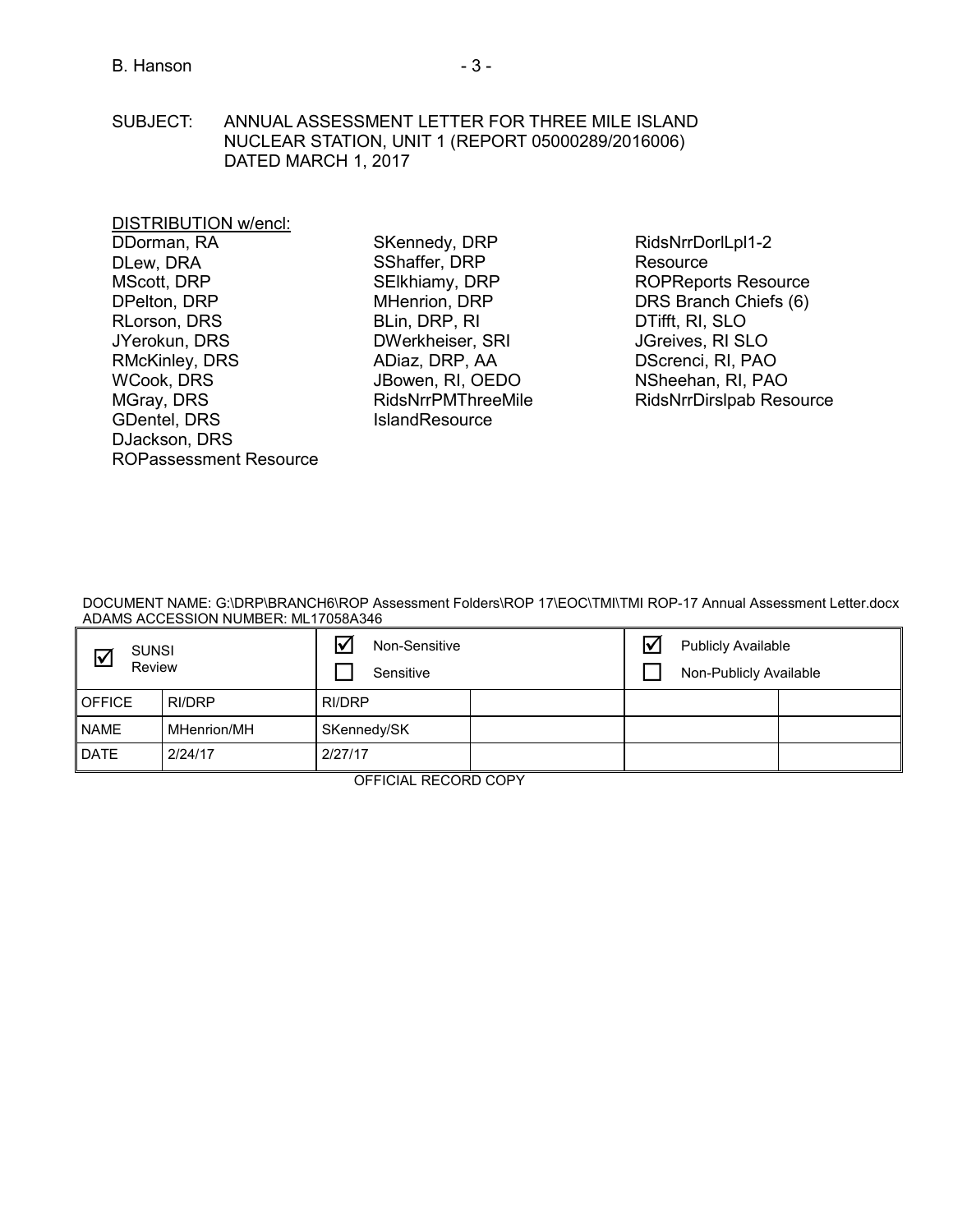**Report 22 Page 1 of 2 01/12/2017 09:52:51**

# **Three Mile Island Inspection / Activity Plan 01/01/2017 - 12/31/2018**

| Unit        | <b>Planned Dates</b><br>Number<br>Start<br><b>End</b> |            |                            |                 | No. of Staff                                                                                      |              |
|-------------|-------------------------------------------------------|------------|----------------------------|-----------------|---------------------------------------------------------------------------------------------------|--------------|
|             |                                                       |            | <b>Inspection Activity</b> |                 | <b>Title</b>                                                                                      |              |
|             |                                                       |            | 6/26EXAM                   |                 | - TMI INITIAL OL EXAM                                                                             | 4            |
|             | 05/29/2017                                            | 06/02/2017 | U01944                     |                 | FY17-TMI INITIAL OPERATOR LICENSING EXAM                                                          |              |
| -1          | 06/26/2017                                            | 07/07/2017 | U01944                     |                 | FY17-TMI INITIAL OPERATOR LICENSING EXAM                                                          |              |
|             |                                                       |            | 7111105T                   |                 | - TRIENNIAL FIRE PROTECTION                                                                       | 5            |
|             | 01/23/2017                                            | 01/27/2017 | IP 7111105T                |                 | Fire Protection [Triennial]                                                                       |              |
| $\mathbf 1$ | 02/06/2017                                            | 02/10/2017 | IP 7111105T                |                 | Fire Protection [Triennial]                                                                       |              |
|             |                                                       |            | 7111111B                   |                 | - TMI REQUAL INSP WITH P/F RESULTS                                                                | $\mathbf{2}$ |
| -1          | 03/13/2017                                            | 03/17/2017 | IP 7111111A                |                 | Licensed Operator Requalification Program - Annual Review                                         |              |
| $\mathbf 1$ | 03/13/2017                                            | 03/17/2017 | IP 7111111B                |                 | Licensed Operator Requalification Program                                                         |              |
|             |                                                       |            | 71124                      | - HP INSPECTION |                                                                                                   | 1            |
|             | 02/13/2017                                            | 02/17/2017 | IP 71124.01                |                 | Radiological Hazard Assessment and Exposure Controls                                              |              |
|             | 02/13/2017                                            | 02/17/2017 | IP 71124.02                |                 | Occupational ALARA Planning and Controls                                                          |              |
|             | 02/13/2017                                            | 02/17/2017 | IP 71124.04                |                 | Occupational Dose Assessment                                                                      |              |
| -1          | 02/13/2017                                            | 02/17/2017 | IP 71124.05                |                 | Radiation Monitoring Instrumentation                                                              |              |
|             |                                                       |            | EP                         |                 | - EP EXERCISE EVALUATION                                                                          | 4            |
|             | 04/10/2017                                            | 04/14/2017 | IP 7111401                 |                 | <b>Exercise Evaluation</b>                                                                        |              |
| -1          | 04/10/2017                                            | 04/14/2017 | IP 71151                   |                 | Performance Indicator Verification                                                                |              |
|             |                                                       |            | 71124                      | - REMP          |                                                                                                   | 1            |
| -1          | 08/28/2017                                            | 09/01/2017 | IP 71124.07                |                 | Radiological Environmental Monitoring Program                                                     |              |
| $\mathbf 1$ | 08/28/2017                                            | 09/01/2017 | IP 71151-PR01              |                 | <b>RETS/ODCM Radiological Effluent Occurrences</b>                                                |              |
|             |                                                       |            | 71124.08                   | - RADWASTE      |                                                                                                   |              |
| -1          | 09/11/2017                                            | 09/15/2017 | IP 71124.08                |                 | Radioactive Solid Waste Processing and Radioactive Material Handling, Storage, and Transportation |              |
|             |                                                       |            | 71124                      | - HP INSPECTION |                                                                                                   | 1            |
| -1          | 09/25/2017                                            | 09/29/2017 | IP 71124.01                |                 | Radiological Hazard Assessment and Exposure Controls                                              |              |
|             | 09/25/2017                                            | 09/29/2017 | IP 71124.02                |                 | Occupational ALARA Planning and Controls                                                          |              |
|             | 09/25/2017                                            | 09/29/2017 | IP 71124.03                |                 | In-Plant Airborne Radioactivity Control and Mitigation                                            |              |
|             | 09/25/2017                                            | 09/29/2017 | IP 71124.04                |                 | Occupational Dose Assessment                                                                      |              |
|             |                                                       |            | 7111108P                   |                 | - INSERVICE INSPECTION                                                                            | 1            |
| 1           | 09/25/2017                                            | 10/06/2017 | IP 7111108P                |                 | Inservice Inspection Activities - PWR                                                             |              |
|             |                                                       |            | 71124                      | - HP INSPECTION |                                                                                                   | 1            |
| -1          | 11/13/2017                                            | 11/17/2017 | IP 71124.01                |                 | Radiological Hazard Assessment and Exposure Controls                                              |              |
|             | 11/13/2017                                            | 11/17/2017 | IP 71124.02                |                 | Occupational ALARA Planning and Controls                                                          |              |
|             | 11/13/2017                                            | 11/17/2017 | IP 71124.03                |                 | In-Plant Airborne Radioactivity Control and Mitigation                                            |              |

This report does not include INPO and OUTAGE activities.

This report shows only on-site and announced inspection procedures.